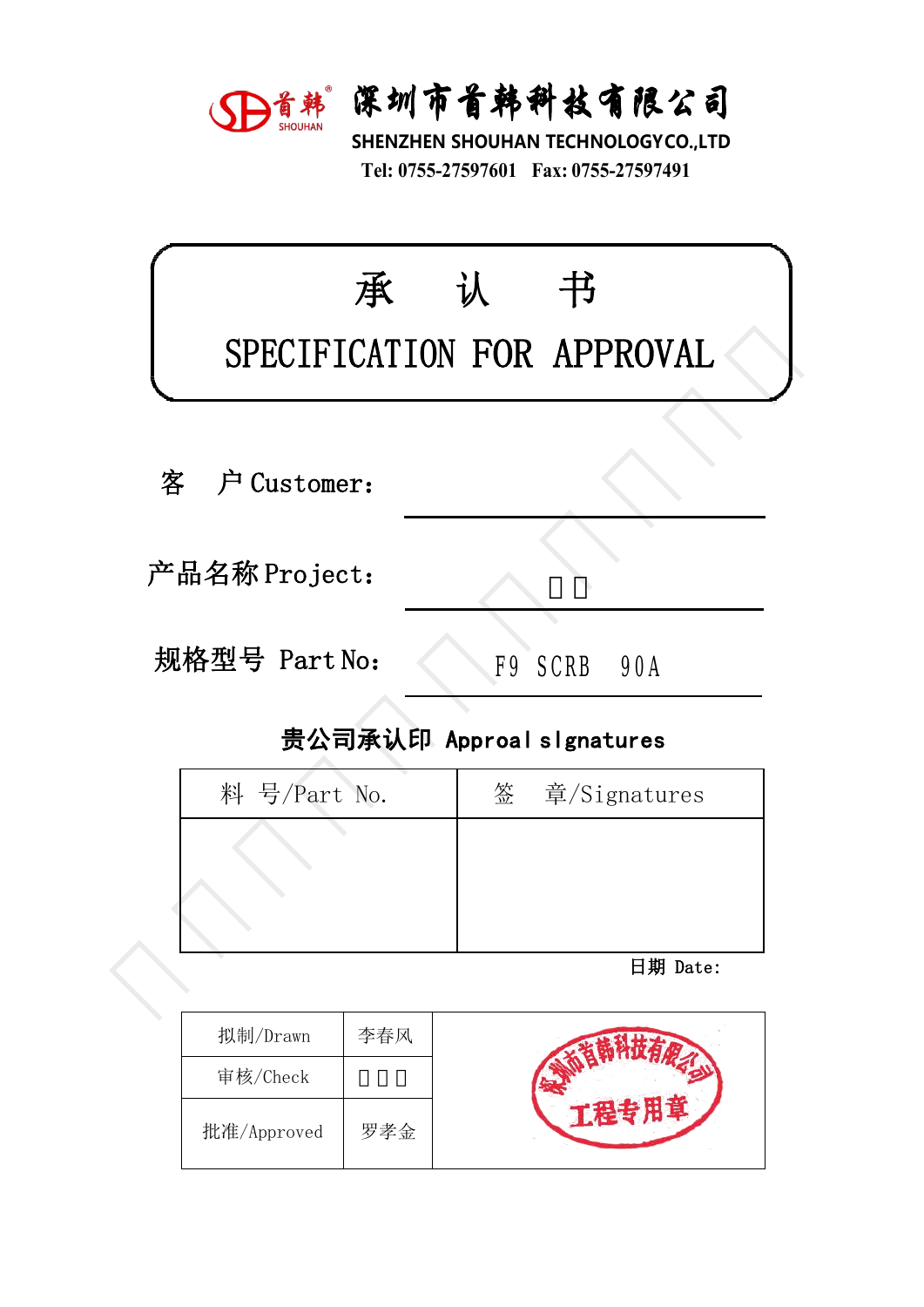## 承認書 SPECIFICATION FOR APPROVAL

| 客户名稱<br><b>CUSTOMER</b>                                                |                                                                                                                                                                                                                                                                                                                                                                                                                                                                                                                                                                                                                                                                                   |                             |                                   |               |                           | 日 期<br><b>DATE</b>                  | 2019. 5. 20 |                           |  |  |
|------------------------------------------------------------------------|-----------------------------------------------------------------------------------------------------------------------------------------------------------------------------------------------------------------------------------------------------------------------------------------------------------------------------------------------------------------------------------------------------------------------------------------------------------------------------------------------------------------------------------------------------------------------------------------------------------------------------------------------------------------------------------|-----------------------------|-----------------------------------|---------------|---------------------------|-------------------------------------|-------------|---------------------------|--|--|
| 規 格<br><b>ITEM</b>                                                     |                                                                                                                                                                                                                                                                                                                                                                                                                                                                                                                                                                                                                                                                                   |                             | F9 SCRC 90 A                      |               | 编                         | 號<br>SERIAL NO.                     |             |                           |  |  |
| 1.1. 形狀尺寸(單位/毫米):                                                      |                                                                                                                                                                                                                                                                                                                                                                                                                                                                                                                                                                                                                                                                                   |                             |                                   | 1.2. 實物圖:     |                           | $\bf{A}$                            |             | $36.0 \pm 1.0 \text{ mm}$ |  |  |
| 外殻尺寸:                                                                  |                                                                                                                                                                                                                                                                                                                                                                                                                                                                                                                                                                                                                                                                                   | SHAPE & DIMENSION(unit/mm): |                                   | The Sample::  |                           | B                                   |             | $32.0 \pm 1.0 \text{ mm}$ |  |  |
| $\Phi C(Core 1D)$                                                      |                                                                                                                                                                                                                                                                                                                                                                                                                                                                                                                                                                                                                                                                                   |                             |                                   |               |                           | $\mathcal{C}$                       |             | $9.0 \pm 1.0 \text{ mm}$  |  |  |
|                                                                        |                                                                                                                                                                                                                                                                                                                                                                                                                                                                                                                                                                                                                                                                                   |                             |                                   |               |                           | D                                   |             | $19.5 \pm 1.0 \text{ mm}$ |  |  |
| 磁芯尺寸:                                                                  |                                                                                                                                                                                                                                                                                                                                                                                                                                                                                                                                                                                                                                                                                   |                             |                                   |               |                           | $16 \pm 0.5$ mm<br>E                |             |                           |  |  |
|                                                                        |                                                                                                                                                                                                                                                                                                                                                                                                                                                                                                                                                                                                                                                                                   |                             |                                   |               |                           | $\overline{F}$<br>$28.2 \pm 0.7$ mm |             |                           |  |  |
|                                                                        |                                                                                                                                                                                                                                                                                                                                                                                                                                                                                                                                                                                                                                                                                   |                             |                                   |               |                           | $\mathsf G$<br>$9 \pm 0.4$ mm       |             |                           |  |  |
|                                                                        |                                                                                                                                                                                                                                                                                                                                                                                                                                                                                                                                                                                                                                                                                   |                             |                                   |               |                           | H                                   |             |                           |  |  |
| $\Box$ $L$<br>$\Box Q$<br>ZZ<br>$Z3=$<br>温度<br><b>TEMP</b><br>綫組<br>3. | 電氣性能檢測項目:<br>2. ELECTRICAL REQUIREMENTS:<br>測試儀器<br>TEST INSTRUMENTS<br>1. Q-METER:<br>KHZ<br><b>TEST</b><br><b>MHZ</b><br>○HP 4342A<br>$OMQ-172$<br>FREQ<br>$\ensuremath{\mathrm{KHZ}}$<br>2. L.C.R. METER:<br><b>TEST</b><br><b>MHZ</b><br>FREQ<br><b>OHP 4284A</b><br>KHZ<br>KHZ<br>3. IMPEDANCE ANALYZER:<br>$Z2=125\Omega$ MIN<br>$Z1 = 65 \Omega$ MIN<br>100MHz<br>$25\mathrm{MHz}$<br>$\emptyset$ E4991A<br>○HP 4396B<br>○HP 4191A<br>KHZ<br><b>KHZ</b><br>ØAgilent 16194A-TESTFIXTURE<br>$Z4=$<br>MHZ<br>MHZ<br>4. L-METER:<br>濕度<br>C<br>OTH 2817A<br>$\%$<br><b>HUMIDITY</b><br>5. DIGITAL MINI-OHM METER:<br>$\Phi$ 0.5x0.5TSx100L(mm)<br>OVP2941A<br>WINDING<br>磁芯外觀: |                             |                                   |               |                           |                                     |             |                           |  |  |
|                                                                        |                                                                                                                                                                                                                                                                                                                                                                                                                                                                                                                                                                                                                                                                                   | THE LIMIT OF CORE BREAKAGE: | 項目                                |               |                           | 標準值                                 |             |                           |  |  |
|                                                                        |                                                                                                                                                                                                                                                                                                                                                                                                                                                                                                                                                                                                                                                                                   |                             | Item                              |               | Standard Value            |                                     |             |                           |  |  |
|                                                                        |                                                                                                                                                                                                                                                                                                                                                                                                                                                                                                                                                                                                                                                                                   |                             | 一處缺陷的面積<br>Area of a breakage     |               | $\leq 1 \, \mathrm{mm}^2$ |                                     |             |                           |  |  |
|                                                                        |                                                                                                                                                                                                                                                                                                                                                                                                                                                                                                                                                                                                                                                                                   |                             | 總缺陷面積<br>All area of the breakage |               | $\leq 2mm^2$              |                                     |             |                           |  |  |
|                                                                        |                                                                                                                                                                                                                                                                                                                                                                                                                                                                                                                                                                                                                                                                                   |                             | 缺陷深度<br>The depth of the breakage | $\leq 0.4$ mm |                           |                                     |             |                           |  |  |
| 毛刺長度<br>The length of burr                                             |                                                                                                                                                                                                                                                                                                                                                                                                                                                                                                                                                                                                                                                                                   |                             |                                   |               |                           | $\leq 0.2$ mm                       |             |                           |  |  |
|                                                                        | $4. \frac{\oplus \#}{PACKAGING}$                                                                                                                                                                                                                                                                                                                                                                                                                                                                                                                                                                                                                                                  |                             |                                   |               |                           |                                     |             |                           |  |  |

内包裝采用泡塑盒, 外包裝采用紙箱, 每箱産品外面都蓋上合格章(包括品名、數量、批號、檢驗員)。 Inner packing adopts foam plastics box, outer packing adopts carton and each carton should have a qualified chapter label outside(include the variety, quantity, batch number and inspector).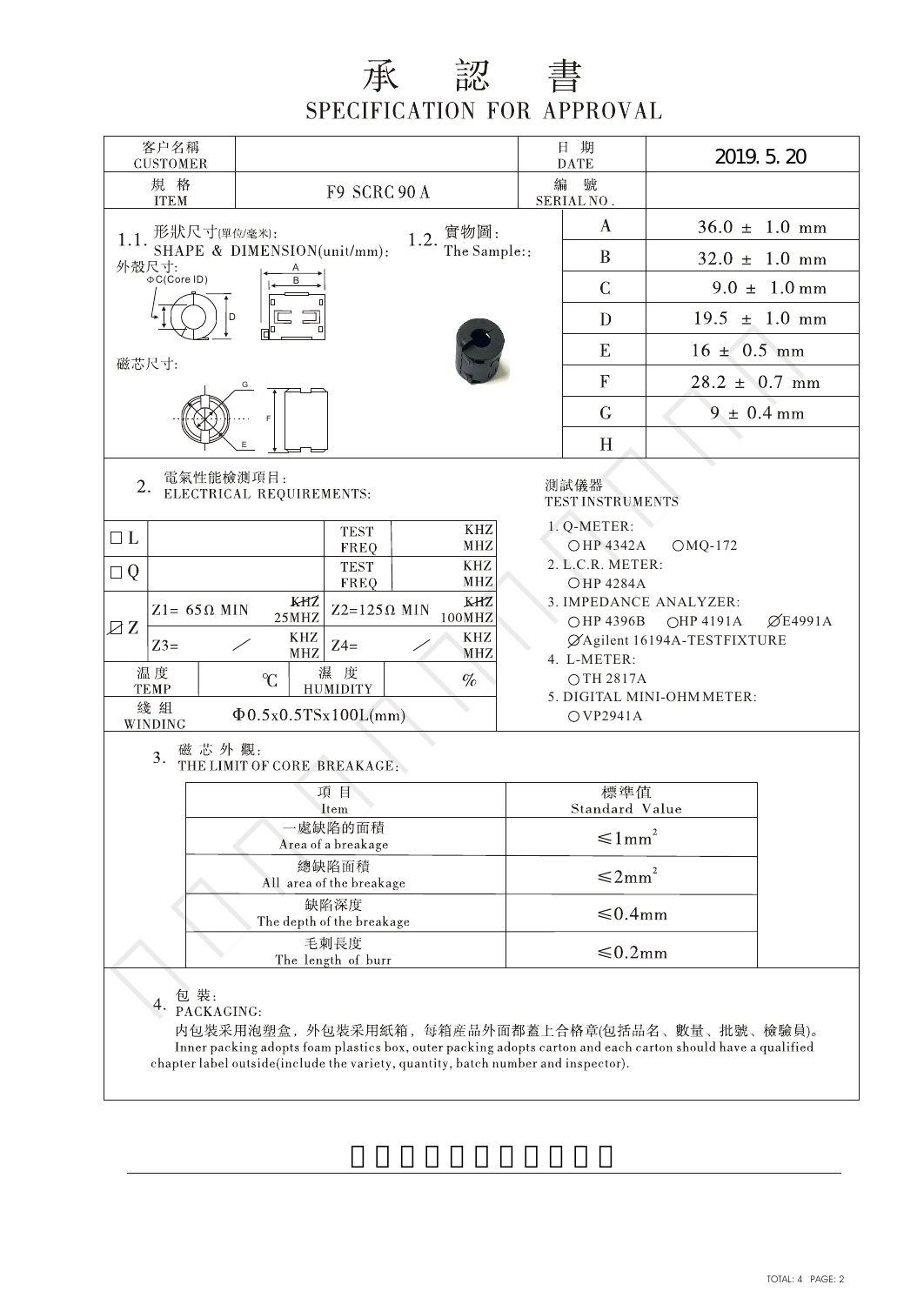## 檢驗數據 **INSPECTION DATA**

| 客户名稱<br><b>CUSTOMER</b>                                |                    |                                                          |                  |                                                              |                                                                     | 日期<br><b>DATE</b>                   | 2019. 5. 20           |               |                      | 數 量<br>QUANTITY |                      | 10PCS        |  |
|--------------------------------------------------------|--------------------|----------------------------------------------------------|------------------|--------------------------------------------------------------|---------------------------------------------------------------------|-------------------------------------|-----------------------|---------------|----------------------|-----------------|----------------------|--------------|--|
| 號<br>编<br>SERIAL NO.                                   |                    |                                                          |                  |                                                              | 實物圖:<br>形狀尺寸(單位/毫米):                                                |                                     |                       |               |                      |                 |                      |              |  |
|                                                        | 規 格<br><b>ITEM</b> | F9 SCRC 90 A                                             |                  |                                                              | SHAPE & DIMENSION(unit/mm):<br>The Sample::<br>外殻尺寸:<br>⊕C(Core ID) |                                     |                       |               |                      |                 |                      |              |  |
|                                                        | 綫 組<br>WINDING     | $\Phi$ 0.5x0.5TSx100L(mm)                                |                  |                                                              |                                                                     |                                     |                       |               |                      |                 |                      |              |  |
|                                                        |                    | KHZ<br>KHZ<br>$Z2=$<br>$Z1=$<br>100 MHZ<br><b>25 MHZ</b> |                  |                                                              | D<br>磁芯尺寸:                                                          |                                     |                       |               |                      |                 |                      |              |  |
| 測試頻率<br><b>TEST FREQ</b>                               |                    | $Z3=$ -                                                  | $\rm KHZ$<br>MHZ | $\operatorname{KHZ}$<br>$Z4=$<br>$\ensuremath{\mathbf{MHz}}$ |                                                                     |                                     |                       |               |                      |                 |                      |              |  |
| 温度<br><b>TEMP</b>                                      |                    | $\mathcal{C}$                                            |                  | 濕度<br>$\%$<br><b>HUMIDITY</b>                                |                                                                     |                                     |                       |               |                      |                 |                      |              |  |
|                                                        |                    | 電氣性能<br>ELECTRIC CHARACTERISTICS                         |                  |                                                              |                                                                     | 尺<br>寸(單位:毫米)<br>DIMENSION(unit:mm) |                       |               |                      |                 |                      |              |  |
| 項目<br><b>TEST</b>                                      | $L(\mu H)$<br>(MH) | $Z1(\Omega)$                                             | $Z2(\Omega)$     | $Z3(\Omega)$                                                 | $Z_4(\Omega)$                                                       | $\bf{A}$                            | B                     | $\mathcal{C}$ | D                    | E               | $\mathbf{F}$         | $\mathcal G$ |  |
| <b>ITEM</b>                                            |                    | 65                                                       | 125              |                                                              |                                                                     | 36.0                                | 32.0                  | 9.0           | 19.5                 | 16              | 28.2                 | 9            |  |
| $\ddot{}$                                              |                    | $\sqrt{2}$                                               | $\overline{1}$   |                                                              |                                                                     | 1.0                                 | 1.0                   | 1.0           | 1.0                  | 0.5             | 0.7                  | 0.4          |  |
|                                                        |                    | $\mathbf{0}$                                             | $\mathbf{0}$     |                                                              |                                                                     | 1.0                                 | 1.0                   | 1.0           | 1.0                  | 0.5             | 0.7                  | 0.4          |  |
| $\mathbf{1}$                                           |                    | 88.2                                                     | 165.6            |                                                              |                                                                     | 35.60                               | 31.40                 | 8.90          | 20.10                | 15.70           | 28.08                | 8.68         |  |
| $\overline{2}$                                         |                    | 87.6                                                     | 166.0            |                                                              |                                                                     | 35.70                               | 31.30                 | 8.93          | 19.90                | 15.60           | 28.06                | 8.66         |  |
| 3                                                      |                    | 88.8                                                     | 166.2            |                                                              |                                                                     | 35.40                               | 31.50                 | 8.96          | 20.05                | 15.57           | 28.14                | 8.81         |  |
| $\overline{4}$                                         |                    | 90.4                                                     | 165.8            |                                                              |                                                                     | 35.50                               | 31.36                 | 8.99          | 20.06                | 15.69           | 28.15                | 8.74         |  |
| 5                                                      |                    | 89.0                                                     | 166.4            |                                                              |                                                                     | 35.56                               | 31.42                 | 8.98          | 19.99                | 15.62           | 28.09                | 8.69         |  |
| 6                                                      |                    | 89.8                                                     | 165.6            |                                                              |                                                                     | 35.48                               | 31.39                 | 8.95          | 19.96                | 15.63           | 28.06                | 8.75         |  |
| $\overline{7}$                                         |                    | 90.6                                                     | 165.7            |                                                              |                                                                     | 35.69                               | 31.44                 | 8.92          | 20.04                | 15.64           | 28.04                | 8.71         |  |
| 8                                                      |                    | 89.2                                                     | 166.3            |                                                              |                                                                     | 35.52                               | 31.52                 | 8.91          |                      | $20.01$   15.68 | 28.11                | 8.78         |  |
| 9                                                      |                    | 89.4                                                     | 165.8            |                                                              |                                                                     | 35.58                               | 31.38                 | 8.94          | 20.07                | 15.59           | 28.13                | 8.77         |  |
| 10                                                     |                    | 90.0                                                     | 166.0            |                                                              |                                                                     | 35.47                               | 31.47                 | 8.97          | 19.98                | 15.67           | 28.05                | 9.73         |  |
| $\overline{X}$                                         |                    | 89.30                                                    | 165.94           |                                                              |                                                                     | 35.55                               | 31.41                 | 8.94          | 20.01                | 15.63           | 28.09                | 8.73         |  |
| Y/N                                                    |                    | Y                                                        |                  |                                                              |                                                                     | $\mathbf Y$                         | $\mathbf Y$           | $\mathbf Y$   | Y                    | $\mathbf Y$     | $\mathbf Y$          | $\mathbf Y$  |  |
| 測試儀器:                                                  |                    |                                                          |                  |                                                              |                                                                     | 檢                                   | 驗<br><b>INSPECTED</b> |               | 復核<br><b>CHECKED</b> | 確               | 認<br><b>APPROVED</b> |              |  |
| TEST INSTRUMENTS:<br>E4991A+16194A<br>$\mathsf D$<br>O |                    |                                                          |                  |                                                              |                                                                     |                                     |                       |               |                      |                 |                      |              |  |